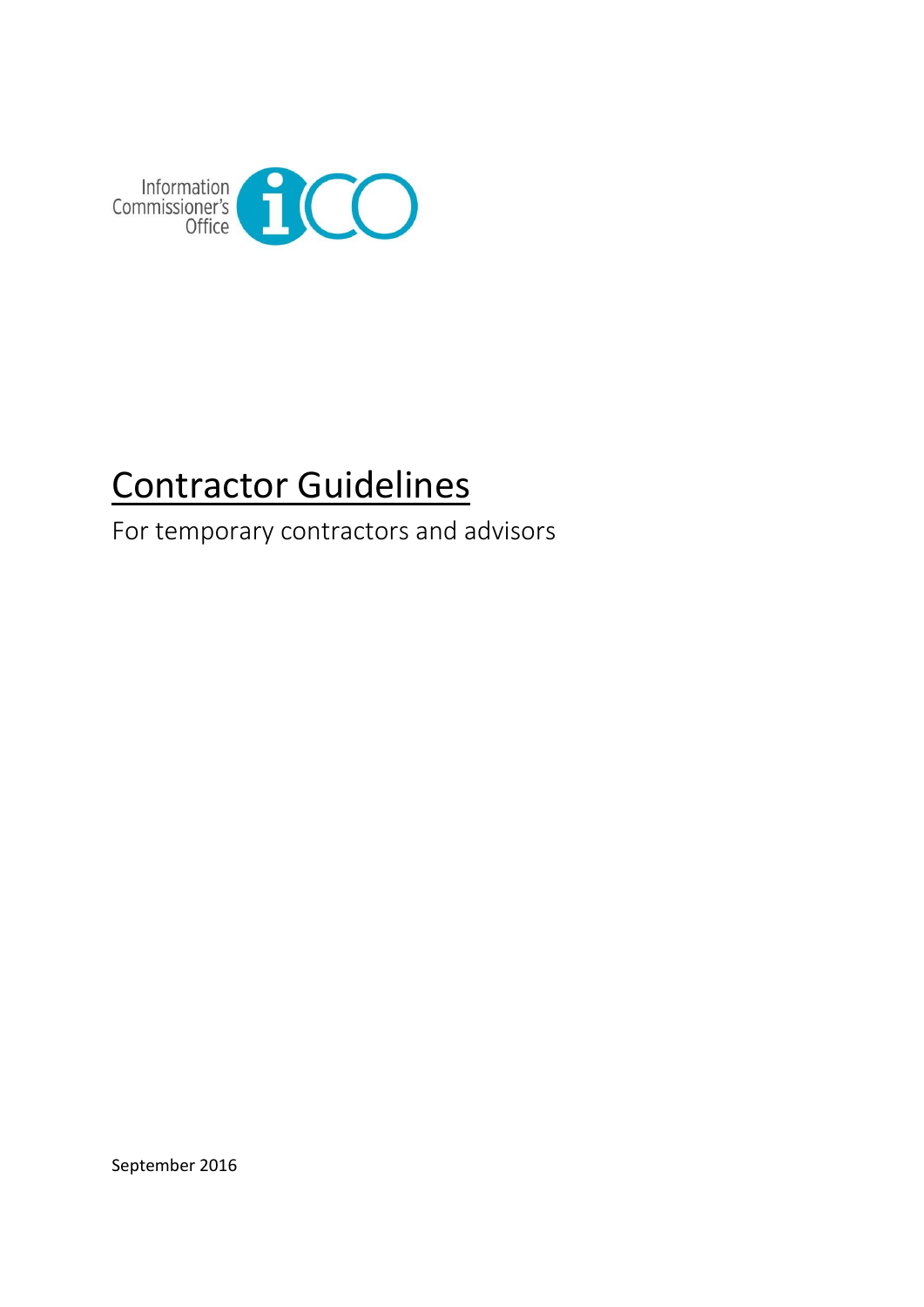# About the Information Commissioner

1. The Information Commissioner's Office (ICO) is an independent public office and the Information Commissioner is appointed by the Governor. The Information Commissioner is not subject to the direction or control of any person in the exercise of her functions to fulfil her mandate under the Public Access to Information (PATI) Act.

## Mandate and Values

- 2. The Information Commissioner's mandate is to promote public access to information, including by raising public awareness and understanding of the rights under the PATI Act and by providing guidance to public authorities with respect to their obligations under the PATI Act.
- 3. The Information Commissioner fulfils this mandate by providing public education about the public's rights under the PATI Act; by providing general guidance about and oversight of public authorities' responsibilities under the PATI Act; and by hearing, investigating and ruling on requesters' appeals from public authorities' decisions about requests for records.
- 4. The ICO's work is guided by three core values: *independence*, *integrity* and *fairness*.

#### **Independence**

- a. We work independently of the Government and civil service to oversee compliance with the PATI Act.
- b. When carrying out her work, the Information Commissioner is not subject to the direction or control of any person.
- c. We will use the full force of the Information Commissioner's powers to promote and safeguard the right to access information.
- d. We will take action when the PATI Act and our policies say we should.
- e. We will engage in our work according to our own policies, without favour, partiality or self-interest.

#### **Integrity**

a. We will make objective, evidence-based decisions based upon the reasoned application of the PATI Act's provisions and our policies to well-founded facts.

#### **Fairness**

- b. We will ensure thorough and timely work.
- c. Our communications will be courteous, professional and direct.
- d. When hearing reviews or conducting investigations, we will explain our findings and conclusions to the public authority and, where appropriate, to the public.

## Expectations of Contractors and Technical Advisors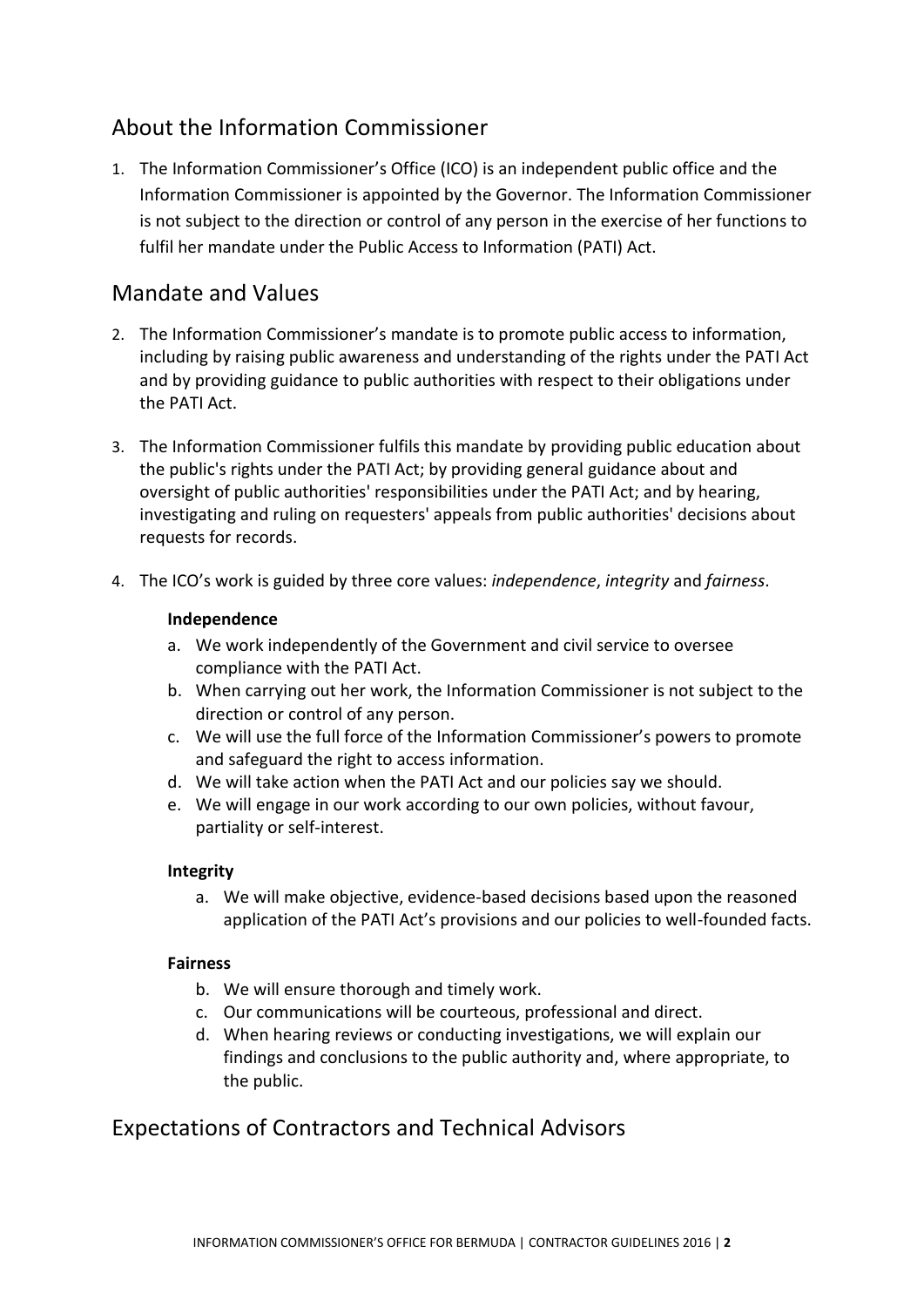#### **Confidentiality**

- 5. As contractor or technical advisor you must be, and be seen to be, independent and honest in the exercise of your duties.
- 6. You must uphold the obligation to maintain confidentiality in respect of all matters, information and documents that come to your knowledge when performing your duties related to investigations, reviews and policy analysis. The ICO's public education program does not fall with the strict confidentiality requirements of section 53 of the PATI Act. The remaining work of the ICO does fall with the strict confidentiality requirements of section 53. When in doubt as to the status of your work, information or documents with respect to confidentiality, please speak to the Information Commissioner.

**Computer, Phone and Other Equipment Use**

- 7. The ICO's equipment, as well as our funding for salaries and stipends, comes from the public purse. We have a responsibility to the public to use both our time and equipment in furtherance of the public's benefit and not for our own self-interest.
- 8. You have been provided a computer to perform your work with at the ICO. Our computer use policy prohibits the use of ICO computers for personal activity. We understand that there may be occasions when you need to use the computer for quick, minor activities that do not involve downloading any information or documents. This is permissible during non-working hours, i.e., before work, over your break or lunch. For example, you may need to access directions to a restaurant for lunch. Your use of the ICO computers is subject to review and personal information should not be stored on the ICO computers.
- 9. Please save your work to your **local** drive and not the shared drives provided by the Government Information Technologies Office (ITO).
- 10. Your ICO email address is to be used only for your professional work. It is subject to search if the ICO receives a PATI Act request. Pending finalising of the ICO's Information and Records Management Handbook which explains our email retention policies, you should retain all emails. You should have no expectation of privacy for your ICO emails.
- 11. Personal use of the office phones should be kept to a minimum unless you are on a break or lunch.
- 12. Use of your personal phones for calls or texts during office hours should be kept to a minimum unless you are on a break or lunch.
- 13. Please do not use any other ICO equipment for your personal use.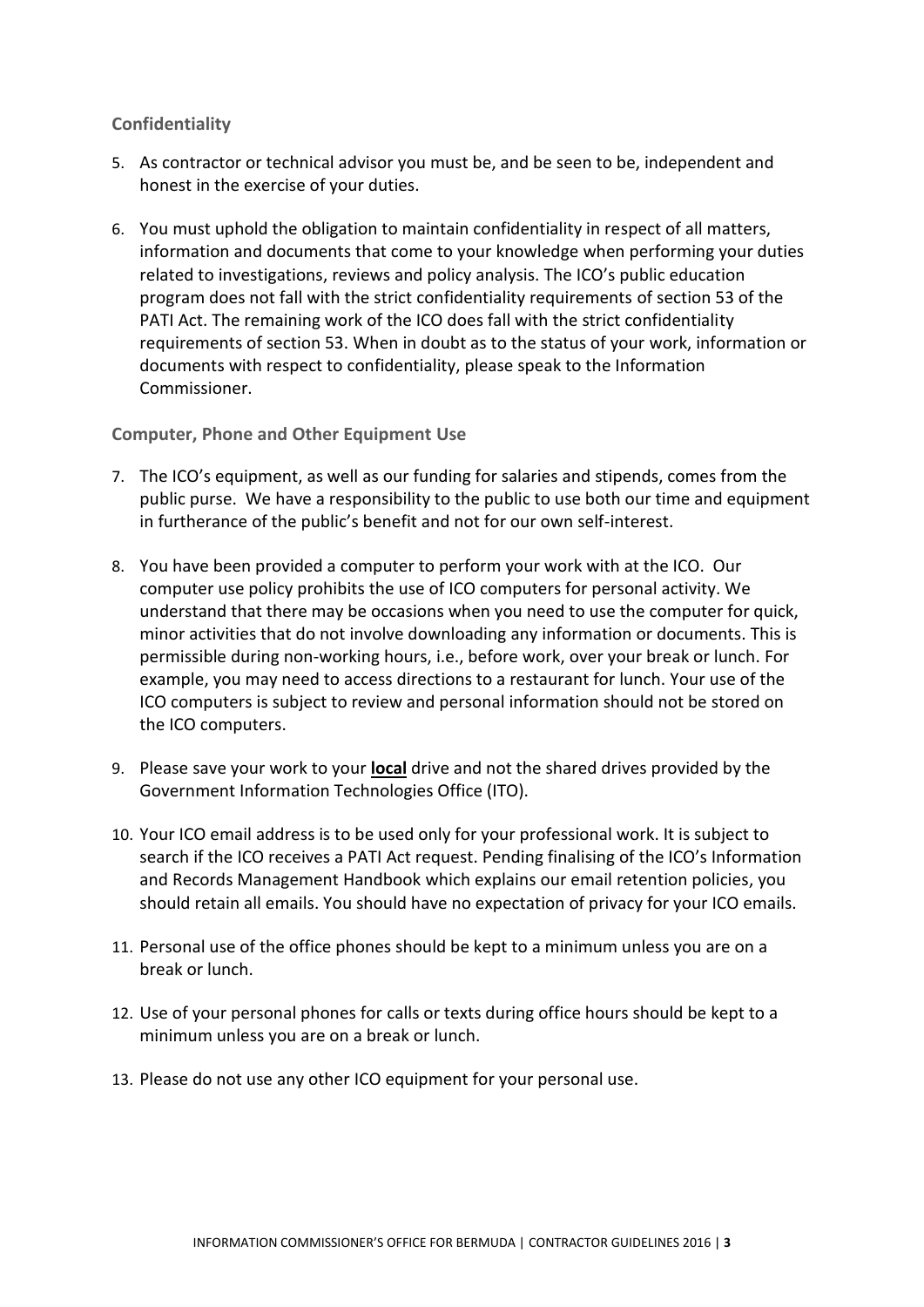## Contact Records

- 14. All incoming and outgoing phone contacts, in-person conversations and emails that involve the ICO's programmatic work or operations (not administrative work) should be documented in a contact record. The ICO staff should not have any "off-the-record" or informal contacts with individuals outside the ICO with respect to reviews, investigations or policy work.
- 15. The contact record should include:
	- a. Name of contact
	- b. Date of contact
	- c. Type of contact (inquiry to ICO, consultation)
	- d. Means of contact (email or phone note or in-person meeting if meeting minutes are
		- not available)
	- e. Subject discussed
	- f. Any agreements or decisions reached or summary line of information provided
- 16. For example:
	- g. Phone note: Jane Smith, 29 June 2015: inquiry about where to file a request for records about the consolidation plan for elementary schools on the East End. Provided contact details for Ministry of Education Information Officer and explained process for filing a request for records.
- 17. Contact records should generally be only a sentence or two. When the ICO obtains our contacts management software, all contact records will be entered into the new system.
- 18. All members of the public should be treated with courtesy and respect. If you are uncertain of the answer to a question, please do not guess. Politely take the individual's information and query to pass along to the Information Commissioner.

### Other Obligations

- 19. The ICO maintains a "clean-desk" policy. This requires you to ensure that when you leave the office for lunch or the day that your hard copy working files are locked either in your desk drawers or the secure file room.
- 20. Upon your departure from the ICO, you will have a debrief meeting to review your ongoing confidentiality obligations and the proper recording or storing of your files, both hard copy and electronic.
- 21. Your contract may also be guided by other documents, such as your contractor agreement. These documents will govern issues such as your work hours, compensation, benefits, etc.
- 22. You will be asked to sign a log to show that you have read and understood these contractor and advisors guidelines. You will be made aware of any future amendments.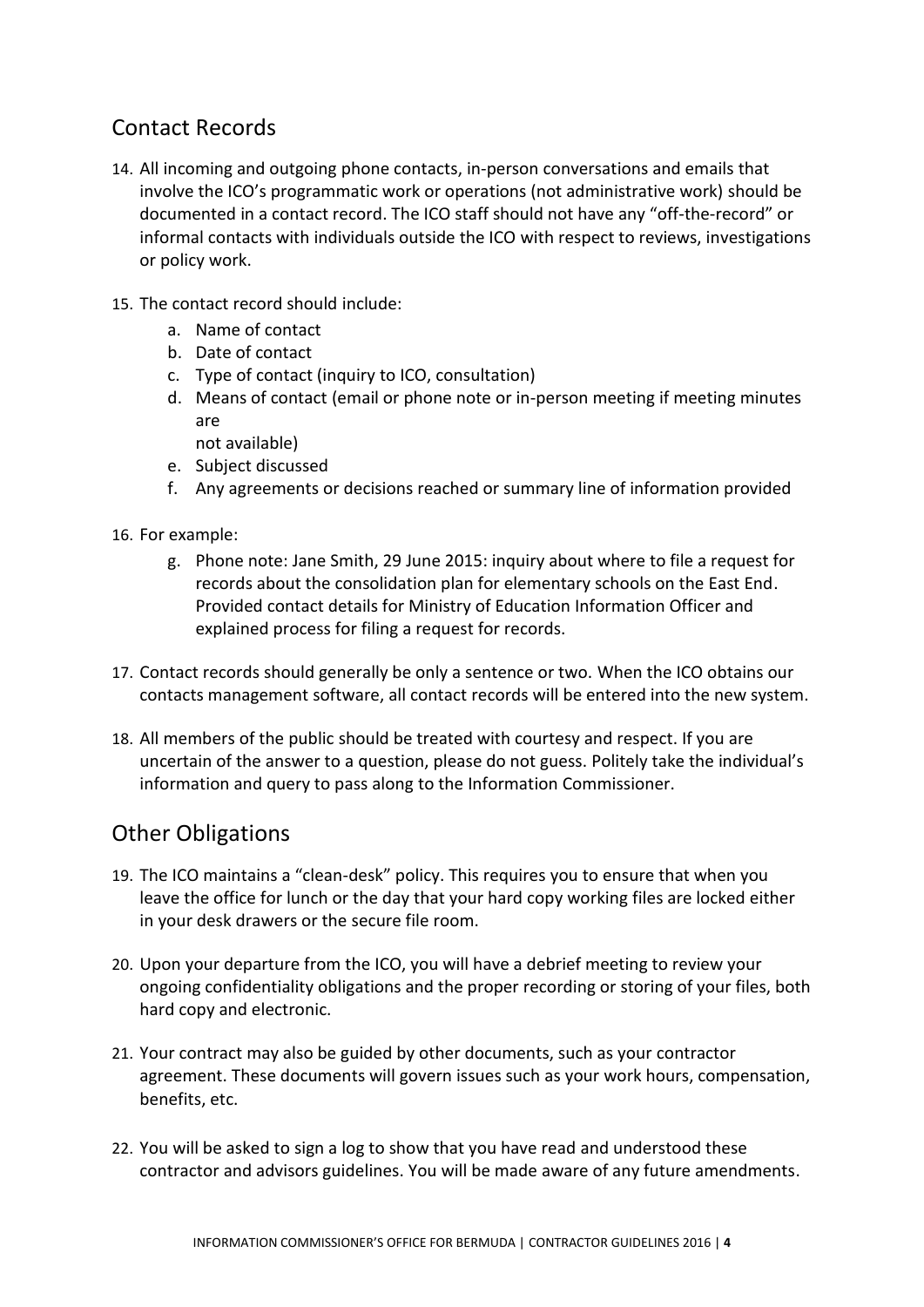# Signature Log

Please sign the log to indicate that you have read and understand the content of the contractor guidelines.

| Position | Name | Signature | Date |
|----------|------|-----------|------|
|          |      |           |      |
|          |      |           |      |
|          |      |           |      |
|          |      |           |      |
|          |      |           |      |
|          |      |           |      |